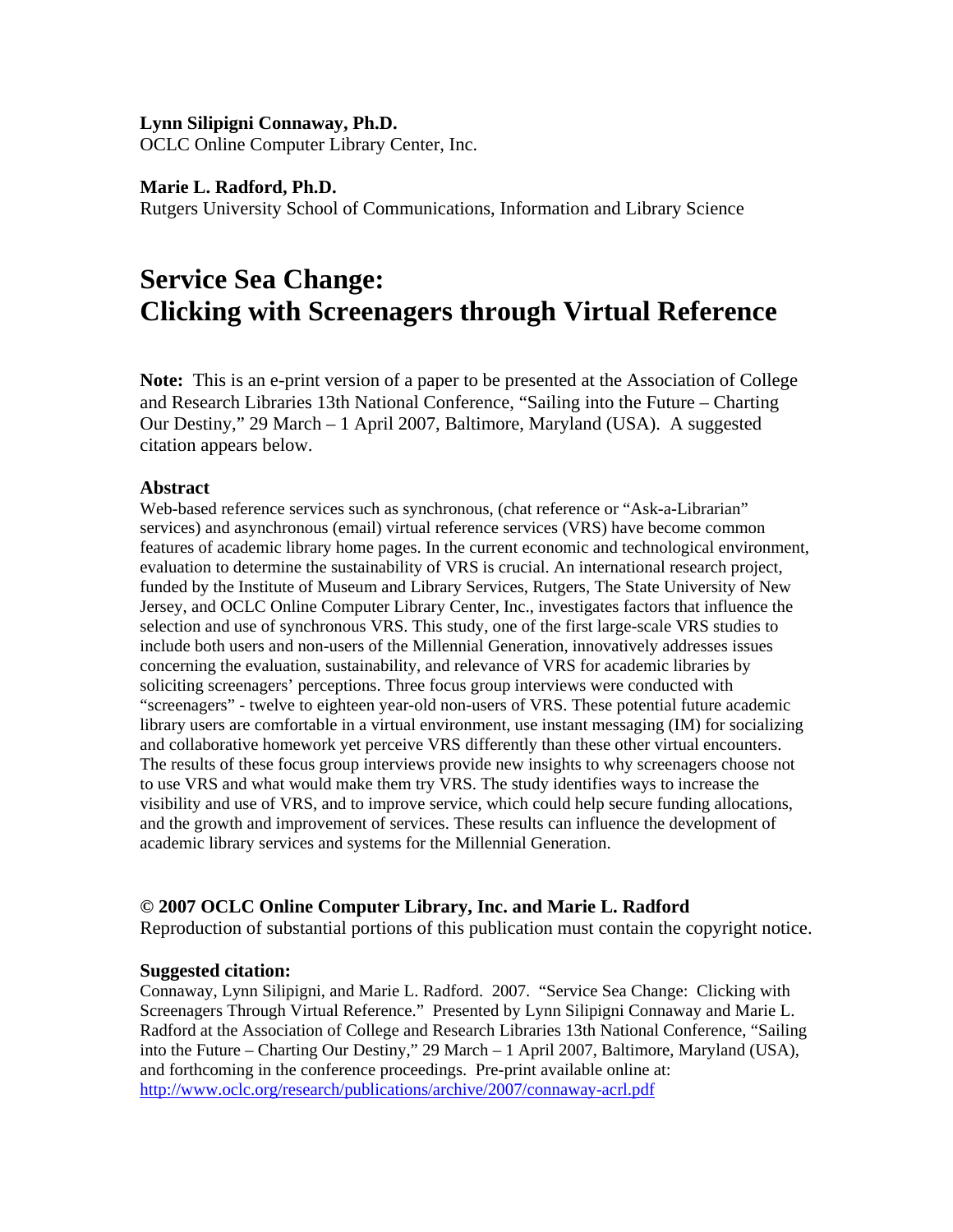## **Introduction**

There has been much discussion in the literature about the generation born between the years of 1979 and 2000. Sweeney refers to the years between 1979 and 1994, while Hallam and Partridge refer to the years between 1980 and 2000.<sup>1</sup> This age group has been referred to as Millennial Generation, Next Gen, Net Generation, Generation Y, C Generation, Nexters, Nintendo Generation, Digital Generation, or Echo Boomers.<sup>2</sup> Regardless of the name, Sweeney believes this generation will outnumber the Baby Boomers, who were born between 1946 and 1964, by 2010.<sup>3</sup> The Millennials' information-seeking behaviors are very different from older groups, especially the Baby Boomers. Millennials prefer more information choices and more selectivity, personalization and customization of information, and convenience.<sup>4</sup> Sweeney characterizes the Millennials as impatient, practical, results oriented, multi-taskers, with non-linear communication patterns.<sup>5</sup>

 Rushkoff coined the term, "screenagers," to refer to the twelve to eighteen yearold members of the Millennial Generation because of their preference for communicating electronically via screens, (i.e., telephones, computers, etc.).<sup>6</sup> Millennials first access information sources via television, telephone, and computer.<sup>7</sup> Print sources and library visits are their last preferences for finding information and often will make use of less relevant information to avoid visiting a library for print sources or assistance.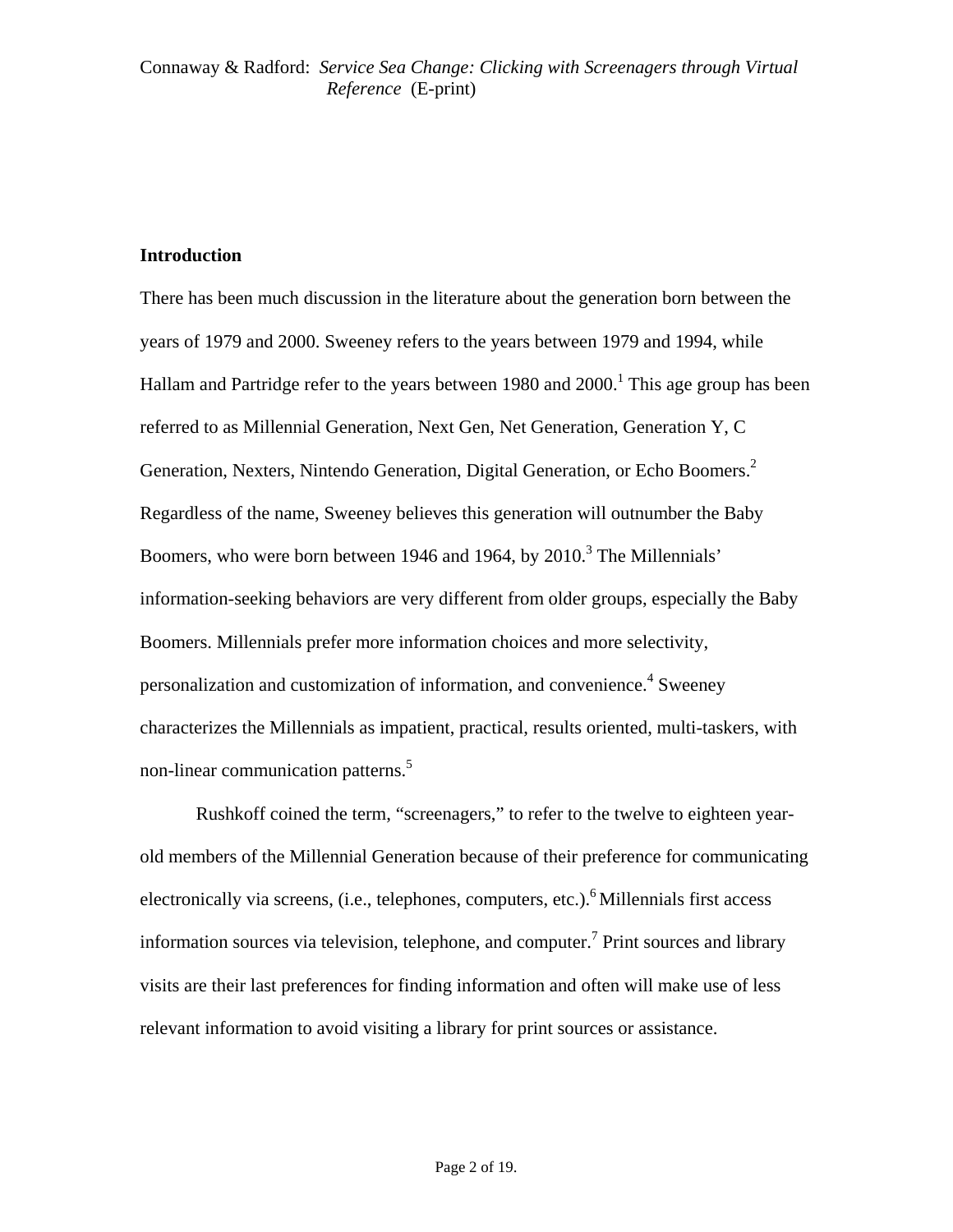In order to meet the needs of diverse users and to attract the new generation of academics, libraries offer web-based services and sources. Web-based reference services are provided as alternatives for face-to-face (FtF) reference services in the physical library. Both synchronous (chat reference or "Ask-a-Librarian") and asynchronous (email) virtual reference services (VRS) are prevalently available on academic library home pages and are increasing with the growth of digital libraries and remote access to library sources.

 In order to investigate factors that influence screenagers' selection and use of synchronous VRS, an international study, "Seeking Synchronicity: Evaluating Virtual Reference Services from User, Non-User, and Librarian Perspectives," was funded by the Institute of Museum and Library Services (IMLS), Rutgers University, and OCLC Online Computer Library Center, Inc.<sup>8</sup> Transcript analysis, focus group interviews, online surveys, and interviews with users, non-users, and librarians provide data to identify why users select and use VRS, why non-users prefer other means to get their information, and how interpersonal dimensions of VRS determine perceptions of satisfaction and success.

 Three focus group interviews with screenagers, who are non-users of VRS, were included in Phase I of the research. Since this is one of the first large-scale VRS studies to include screenagers' perceptions, the findings from these focus group interviews can be used in the development of VRS services and systems. The identification of screenagers' perceptions of VRS and information-seeking can be used to attract and meet the needs of these future college and university students.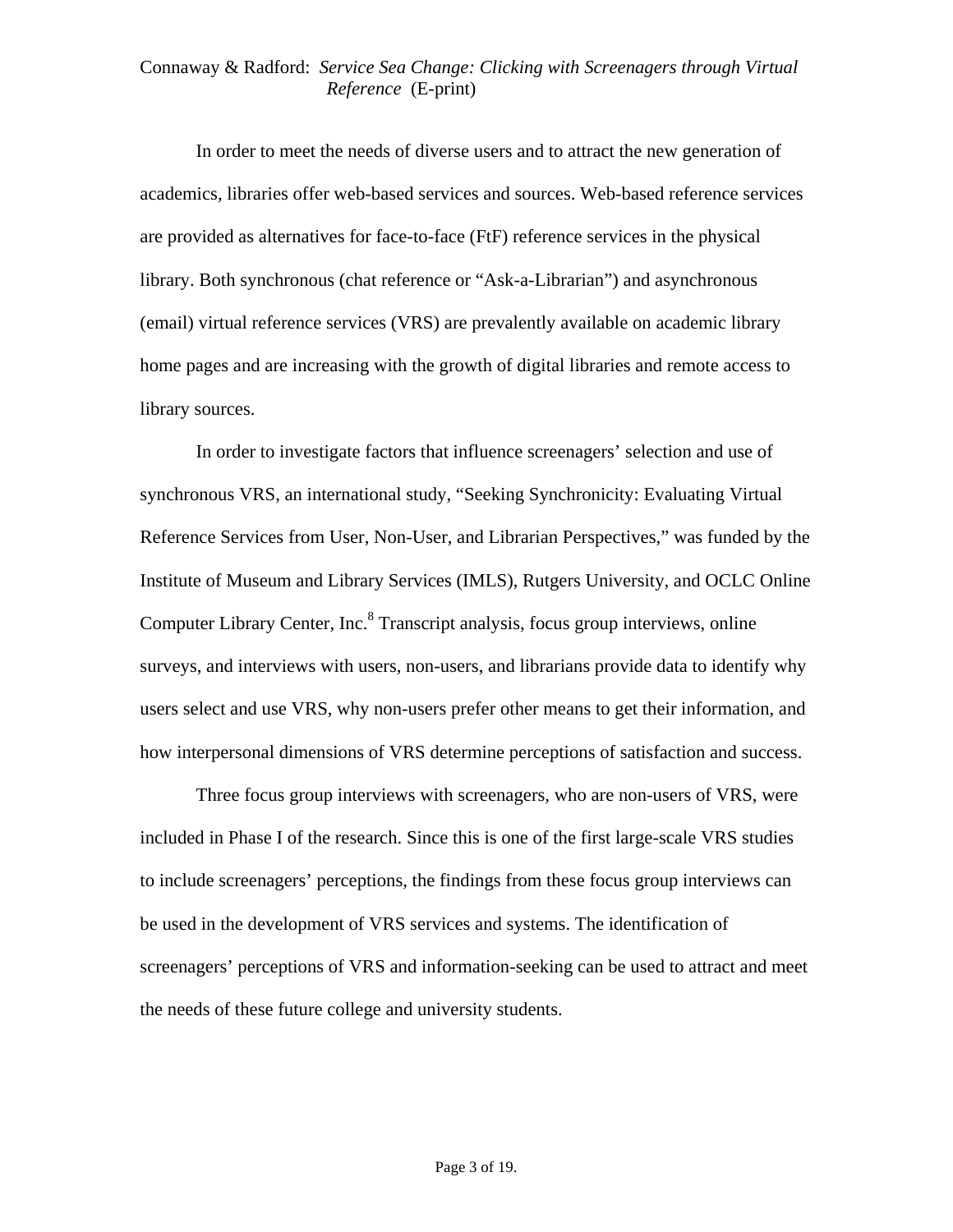# **Focus Group Interviews**

## **Method**

Even though focus group interview data cannot be generalized to an entire population, the focus group interview technique has been used extensively in library and information science research and practice.<sup>9</sup> The methodology is frequently used to identify perceptions and attitudes of a target population, which was the purpose of the focus group interviews in this study.<sup>10</sup>

## **Data Collection and Analysis**

 During Phase I of the study, eight focus group interviews were conducted with librarians, users, and non-users of VRS. Three of these focus group interviews were with screenagers from three different Northeastern states. One group was from a rural environment, one group was from a suburban neighborhood, and one group was from an urban area. None of the screenagers had used VRS.

The focus group interview participants were recruited with the help of two librarians at public libraries and one public school librarian. The rural and urban public library focus group interviews were held at public libraries and the suburban high school focus group interview was conducted at a public high school. The suburban high school participants were members of a history class, recruited through librarian–teacher cooperation. The urban public library participants were recruited by the young adult librarian from a group of teenagers who are regular library users. The rural public library group was recruited by the public librarian and was a combination of teens who use their public or school libraries on a regular basis.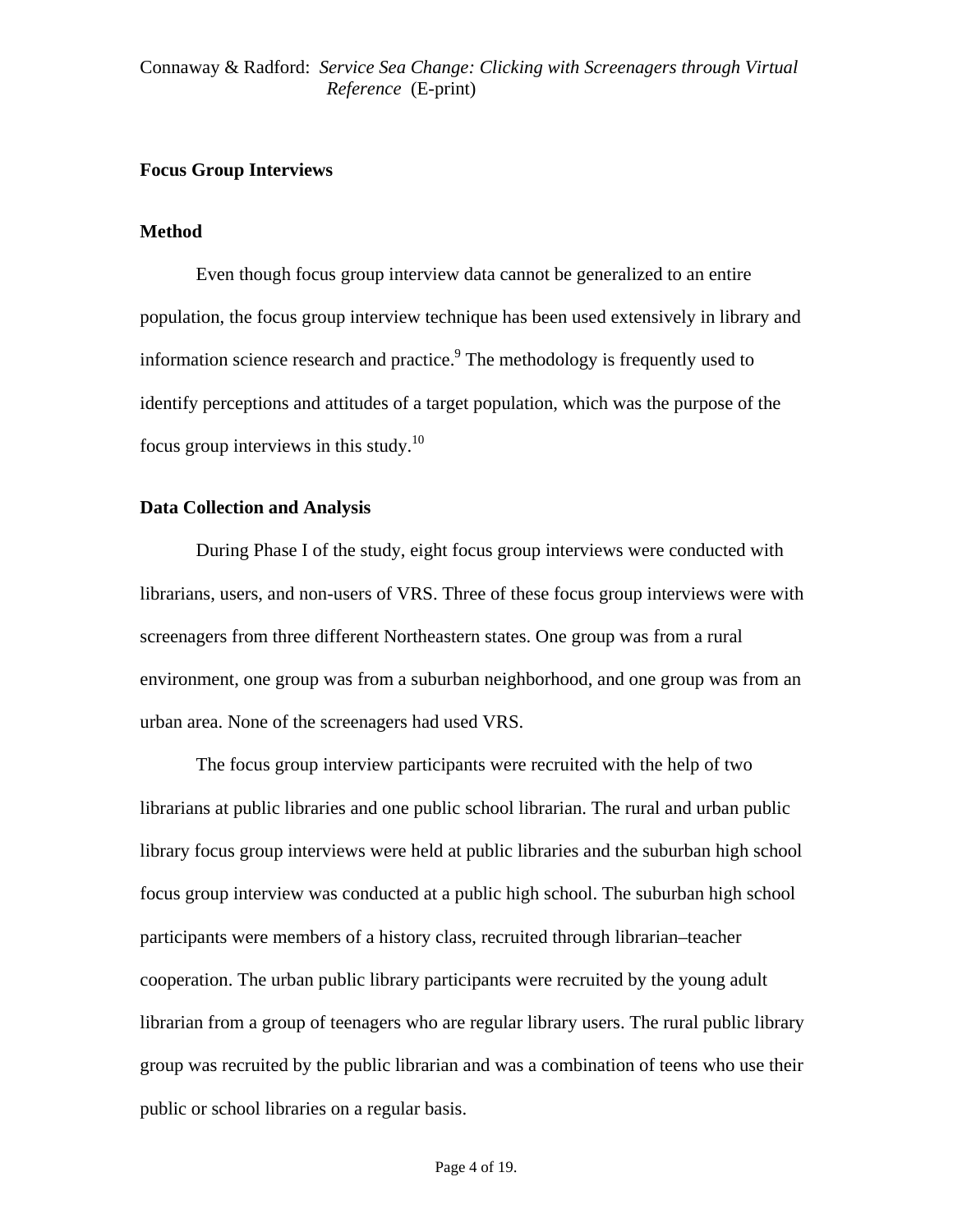Thirty-three teenage, non-users of VRS participated in the three focus group interviews. Eighteen (55%) of the participants were female and fifteen (45%) were male. There were twenty-one Caucasians, six (18%) African Americans, and six (18%) Latinos. Thirty-one (94%) of the focus group interview participants were in high school and two  $(6\%)$  were in junior high school.<sup>11</sup> Their ages ranged from twelve to eighteen years old. All participants signed informed consent forms and parental signatures were also obtained for those participants who were under the age of eighteen.

An experienced moderator led the focus group interviews, which were documented by two recorders as well as audio tape recorded. The focus group interview transcripts and notes were transcribed verbatim. All participants' names and identifying information were removed from the transcriptions to ensure confidentiality.

The moderator posed the following five questions to all three focus groups:

- 1. When you are stuck in a homework assignment and need information, what do you do when you need help?
- 2. When you need help with homework and decide to get help from a librarian, what do you do? [PROBES: do you usually go to the library, email a librarian, or call the library on the phone? How do you decide what kind of help to try? ]
- 3. Do you know that you can ask librarians questions or for help using email or IM (instant messaging)? If yes, why haven't you tried them?
- 4. Would you like to try "IM"ing or chatting with a librarian for help? What would make you interested in trying email or IM to get help from librarians?
- 5. What have you heard about getting librarian help or getting library resources on the Web from your friends or teachers?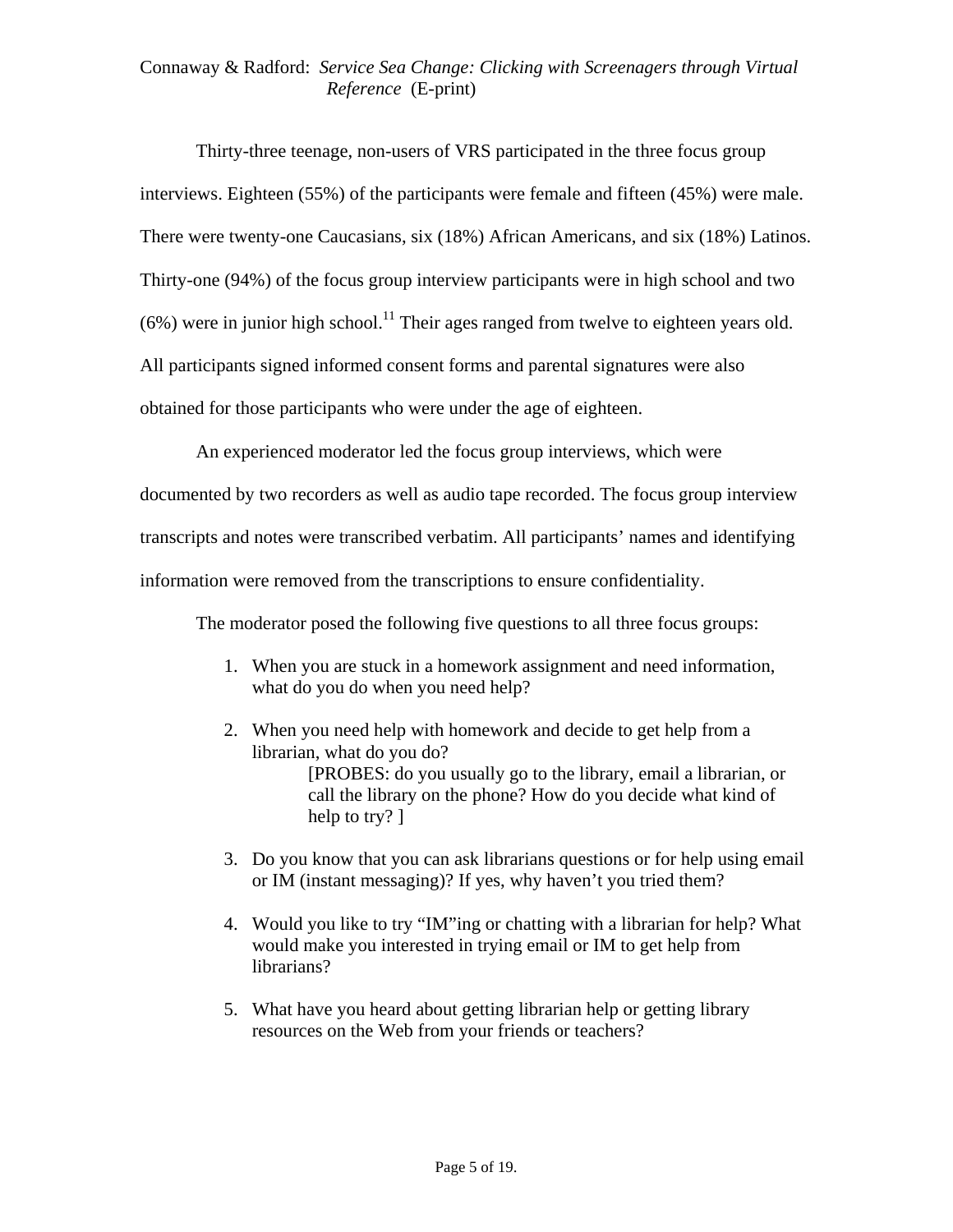The focus group interview transcripts were qualitatively analyzed and common themes were identified for each of the questions. The similarities and differences among the group responses were clearly identified.

#### **Results and Discussions**

There were a number of common themes that emerged across all three groups. These include a preference for independent information-seeking. The screenagers were not aware of the existence of VRS; therefore they did not use the service. They also were concerned that the VRS librarians would not understand their information needs and that the sessions would not be safe because the VRS librarians were anonymous and the screenagers did not know them or have an interpersonal relationship with them. The screenagers who participated in the focus group interviews preferred to use Google or other search engines, browse the web, or ask their friends for help instead of asking a librarian. These results support the findings reported by Connaway and Prabha; Prabha, Connaway, Olszewski, and Jenkins; and Agosto and Hughes-Hassell.<sup>12</sup>

#### **Preference for Independent Information-seeking**

 There was consensus in the urban and rural groups that they trusted the results they got on Google above those they got from librarians.<sup>13</sup> A rural teen voiced the majority opinion for that group: "I wouldn't really trust my librarian. I trust Google." Another rural teen said: "I find something on Google and there's enough information on it and it seems logical, I'll just go with it." Another agreed that usually Google results are accepted without verification, but noted that she would check sources for a research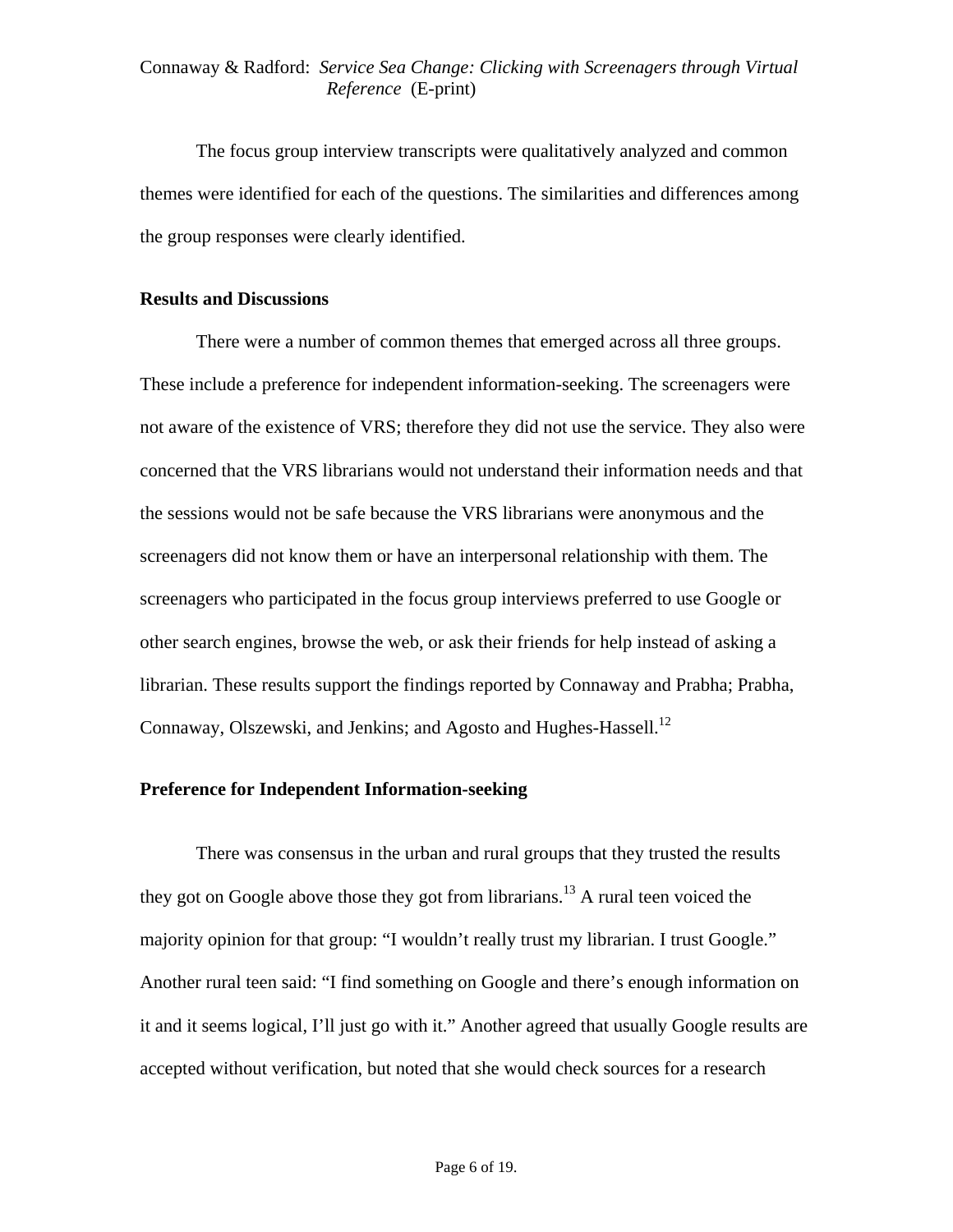paper: "Especially if it's something like you're doing a paper in class and you already know the subject pretty well and all you're looking for are sources to validate what you, you're putting like your argument on paper. You validate your argument. I really don't double check it. I'm like well 'this is what I'm trying to say. This is the source I'm going to use.' But if it's like a research paper, I'll double check my sources a couple of times just to make sure it's the right information."

The suburban teens were the only ones who trusted results from journal article or subject databases (such as SIRS or Galenet) above Google or web surfing. They said that they had been taught to use these quality resources in English class and they have easy access to them through the school library's website. This group of teens also had been taught to evaluate content of web pages found through Google. One urban student also said he/she was careful in judging web page content: "What I've seen lately is that you can have a page that's perfectly structured and everything, but yet it can be inaccurate with, um, information... Some pages like that are biased like towards one thing. So you have to make sure you look at everything on the page." Across all three groups, many of the teens trusted their ability to evaluate web-based resources above that of the librarian, although others understood that librarians know where to find the best information. Other researchers have noted that adolescents have an "apparent lack of concern for their ability to discern the quality of their sources…students spend little time evaluating what they have on the screen, apparently not able to distinguish wheat from chaff.<sup> $14$ </sup> In addition, studies have indicated that people stop searching at "good enough" and often satisfice or settle for ease and convenience.<sup>15</sup>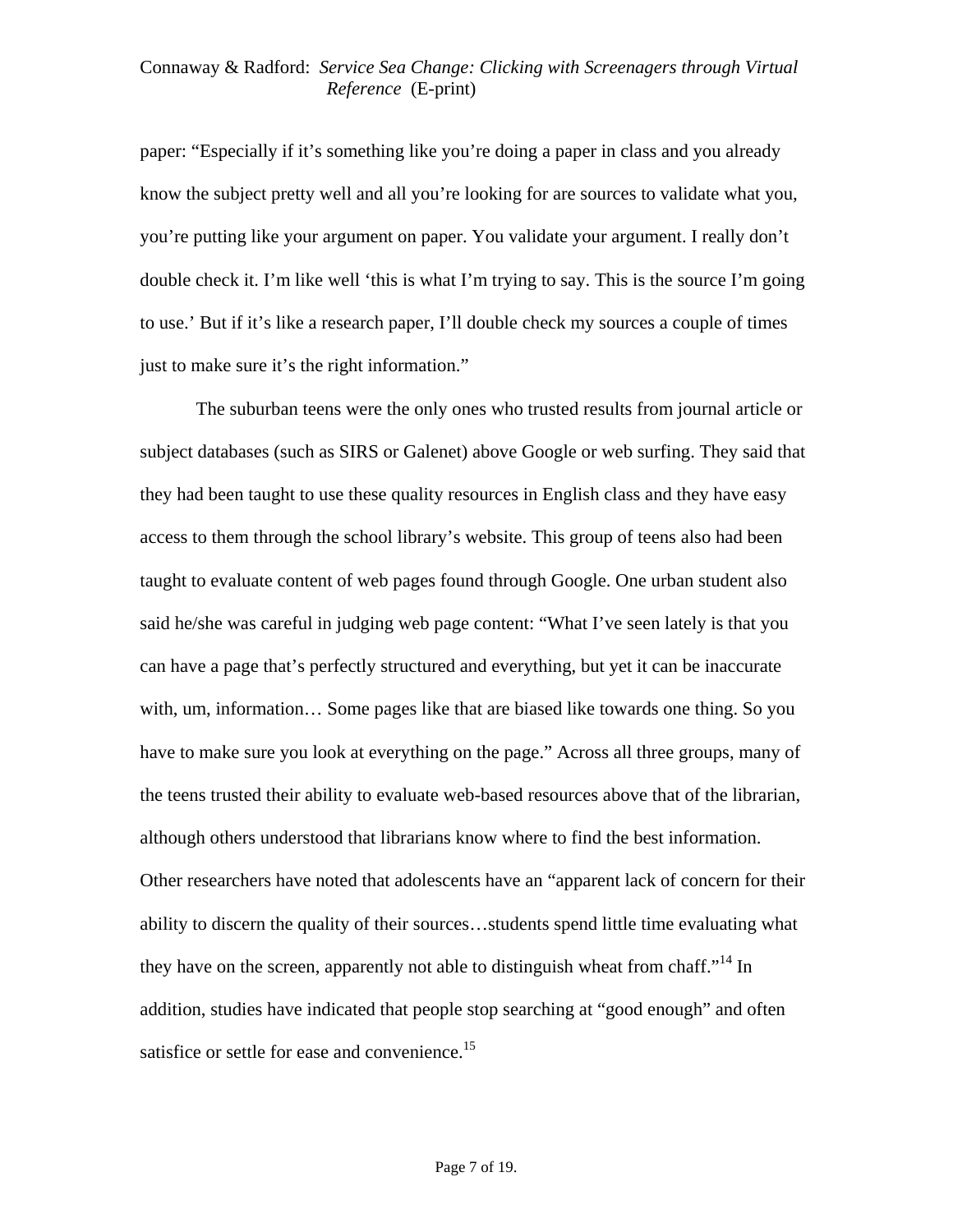Google was seen as very convenient and easy to use when compared to the more difficult searching interface of library subscription-based, highly authoritative databases. They did agree, however, that Google was easier to use and that they would use it to gather background information in the initial stage of a research project. Using Google because it is convenient and for familiarization of a topic is supported by focus group and structured interview responses of college and university students reported by Connaway and Prabha; and Prabha, Connaway, Olszewski, and Jenkins.<sup>16</sup>

#### **Preference for Face-to-Face Interaction**

When the screenagers choose to ask a librarian for help, the majority prefer FtF interactions with the librarian to any other form of communication. Both the urban and suburban group had established strong interpersonal relationships with their public and school librarians and highly value the interpersonal interaction they have with these librarians. One suburban screenager noted: "Yeah. I think it's easier to have her right there because you can get her feedback on the articles. Like she'll pull up a few and then she'll tell you like what she thinks; it's scholarly or like what she thinks. Then if you're 'This isn't right for me,' she can help you find what you actually need." Another suburban teen agreed: "As long as you're having conversation with someone else at least you can build a relationship. That's just something that you can't get through a computer typing in stuff."

Screenagers in both the rural and urban groups reported that they were more likely to ask their public librarians for reader's advisory help in locating good books to read than for homework or school related information. Most of the urban focus group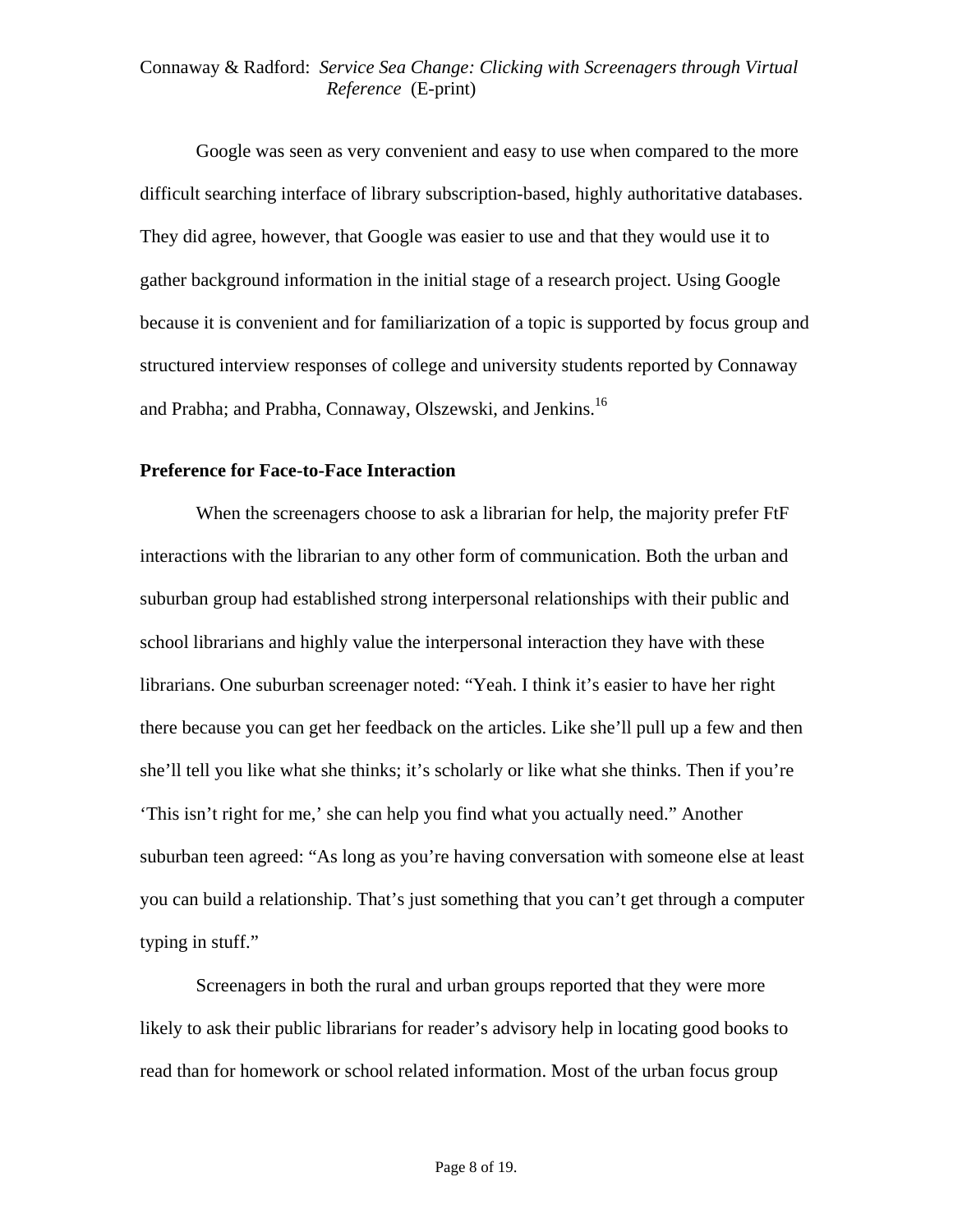interview participants were avid readers, one stating that they choose to read books because they are frequently "bored."

Although the majority of the teens across all three groups carried cell phones, a large majority had never used their phones to call a librarian for homework help. Most screenagers were unaware that the public library had a phone reference service and one urban female was unaware that the library had a web page. There was also consensus across the groups that none would ever email a librarian.

## **Librarian Stereotypes**

Although they valued the interpersonal relationships they have cultivated with their young adult librarians, the urban and rural groups reflected negative stereotypes of librarians in general. This longer excerpt from the urban focus group interview reveals that the regular reference librarians were not seen as helpful to the teens.

**Lisa**: Yeah, like if they're not helpful, they'll point me in the direction and say "Oh…(talk-over)

**Interviewer**: Have other people had that kind of experience with librarians? **Joe**: Yeah. Sometimes, sometimes I've asked them like where's a certain book and they'll be like, they'll just point at a random shelf… And then, and then I look and there's like three shelves next to each other and I'm like "Which one is it?" So, it's like you have to go and look at every book to see if the book is there. **Sarah**: And you get embarrassed; you don't want to ask them again once you've already asked them…(talk-over)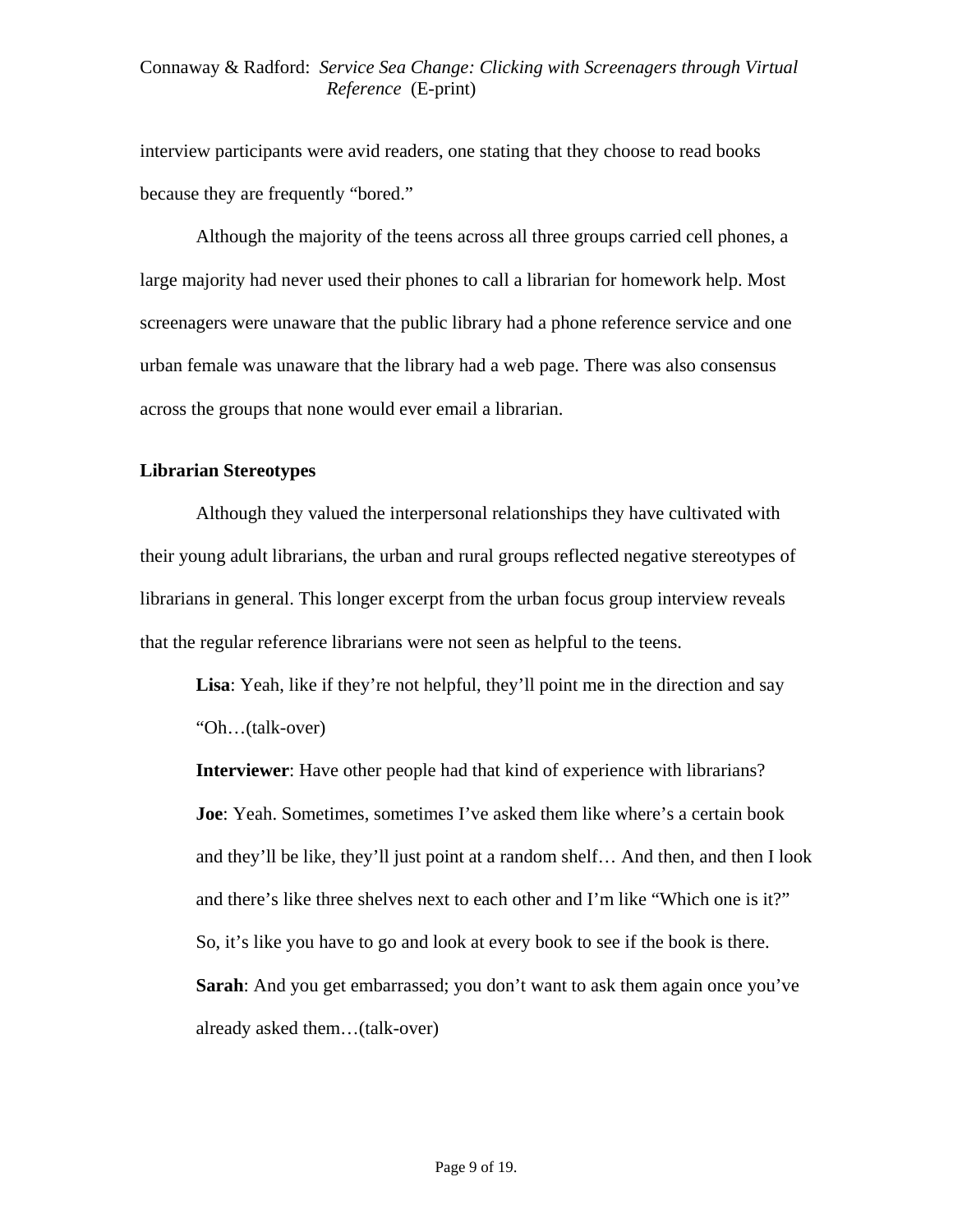**Joe**: ...It's like they close their eyes and they're like that "That one right there." (laughs)

**Multiple Participants**: (laughter)

**Sarah**: And then cause you've already asked them, you don't want to feel like you're pestering them too much so you don't go and ask them again. It's like, it's like, you don't want to go "So which shelf are you pointing at?" Because, I mean, once they do their famous point, it's just like… (laughs)

**Multiple Participants**: (laughter)

**Sarah**:…you don't want to go near them again. That's it. So, you'd rather try your luck in searching it out yourself or going on the computer.

**Ed**: I have actually, uh, left the library and came back another day for the book. Because they would do the the point and then,... $(talk-over)$ .<sup>17</sup>

It is interesting that Ed left the library only to come back another day for the book rather than interact with the librarian a second time to clarify the directions he was given. Sarah, above, refers to "their famous point" evoking one of the standard components of the librarian stereotype.<sup>18</sup> It is obvious that the screenagers chose to avoid possible embarrassing situations and perceive these interactions as face threatening in Goffman's terms. $^{19}$ 

A rural screenager expressed a similar concern about approaching a school librarian for follow-up questions after the traditional library orientation session: "they spend like the first forty-five minutes of that first day explaining everything that you've heard for like four years and you know how to do it and you're just like 'Can I go and do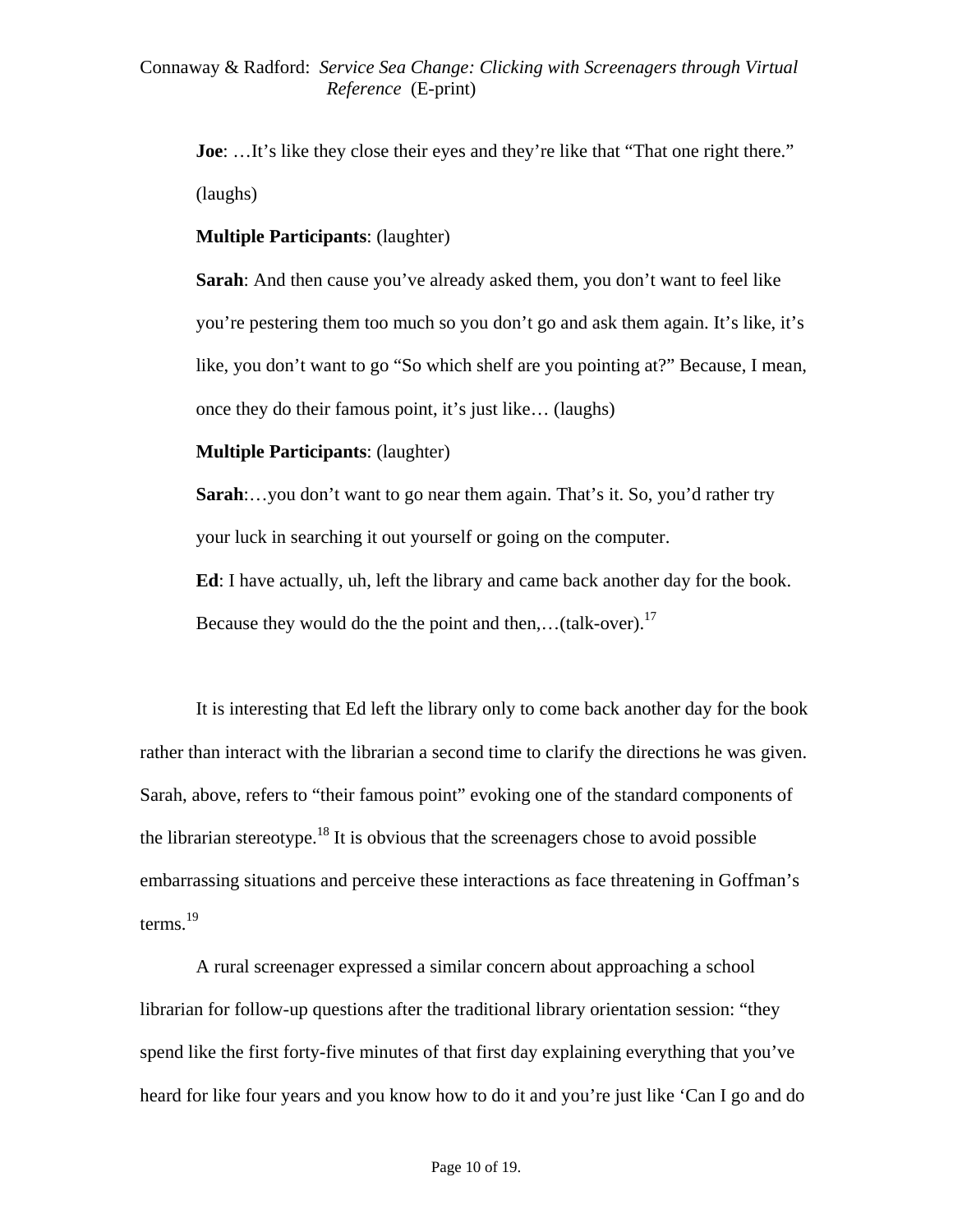this? I know what I'm doing.' And I'm like, if you go ahead they'll yell at you and it's just like, uh, it drives you crazy." An urban screenager revealed the stereotypical view that the librarians: "go and use books and just do more traditional librarian kind of thing." The association of librarians with books is also evident above when one participant noted that she goes to the librarian mostly for reader's advisory (connected to books), not for other information needs. One rural focus group interview participant described his/her school librarian as stereotypically mean and the school library atmosphere as unwelcoming: "Aaaah, if it's necessary, I'll go. But if not, I'd rather stay away from it."

#### **Reasons for Not Using VRS**

 There were several reasons why the participants of all three focus group interviews had not yet tried VRS chat reference services although nearly all of the participants were devoted IM users. The majority of urban students were using email rather than IM, which supports Agosto's and Hughes-Hassell's finding that there is a delay in urban teen's adoption of current technology.<sup>20</sup> Most participants viewed IM as a venue for socializing but not for academic situations such as homework help. The screenagers were not aware that VRS existed, yet two of the three locations had nationally acclaimed 24/7 statewide chat services offered free to state residents. Some feared that the chat librarians would not understand their information needs, would ignore them, or would not care about them as individuals because of the anonymity of chat. One rural participant said: "Plus I think the IMing kind of gives it a cold feeling to it like, you know. They really don't care. They're just doing their job. When you can actually sit and talk to someone face-to-face you kind of can see if they care or not, you know. If they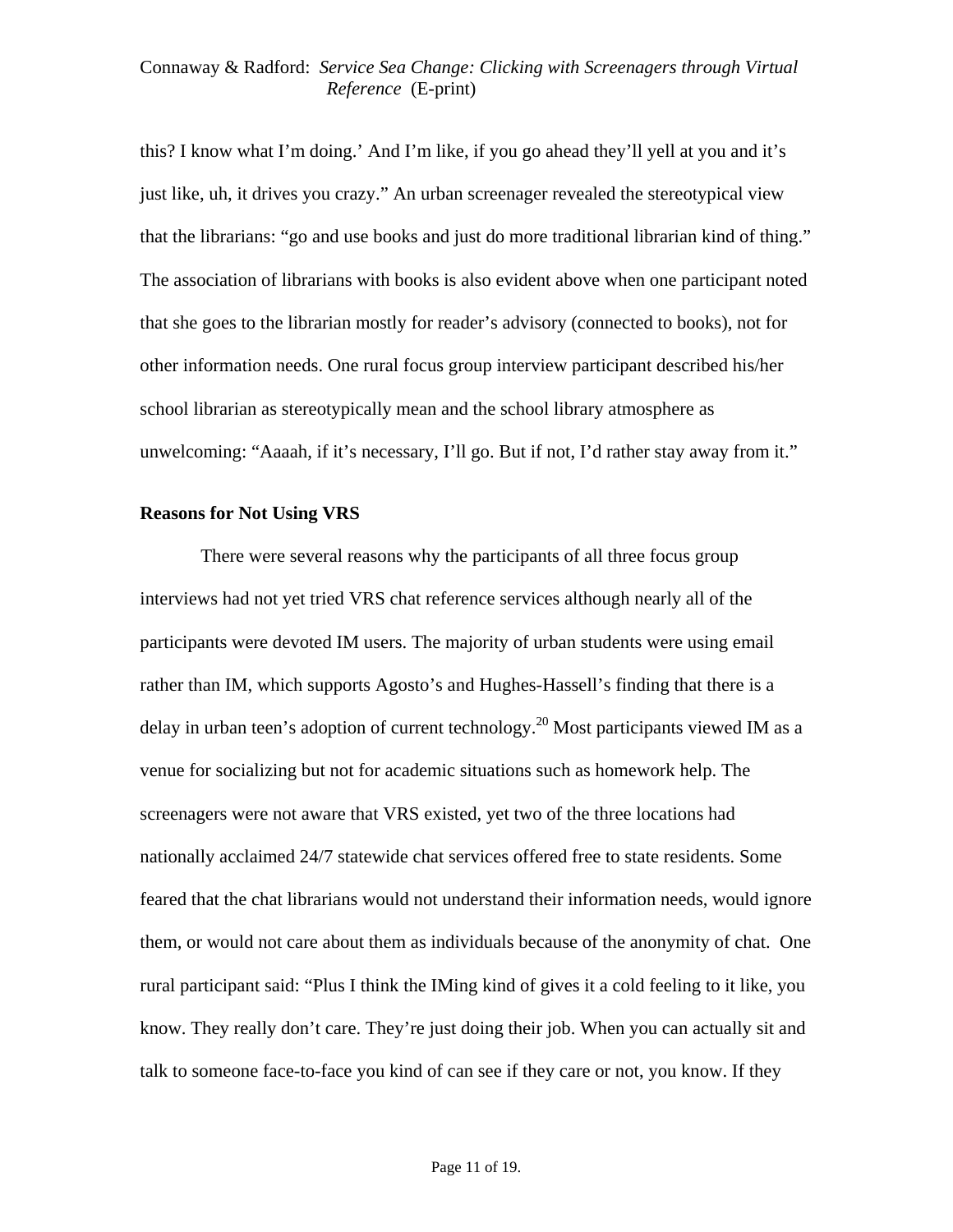don't care, you're like 'Well, you're not going to help me very much anyway' and you can move on. But the IM, you can keep trying to ask the same person the same question like over and over. And if they don't care, they're just going to keep ignoring you."

In addition, the participants did not seem to have much confidence in the multitasking or technical abilities of the librarians for managing a chat situation. One rural screenager stated: "A librarian's trying to do like 15 of those conversations at once they're going to mix up replies, mix up the …what and it it, I just don't think it'd be a very applicable…"

 A suburban focus group interview participant thought that chat reference would take too much time: "I don't really want to take the time actually to type out, like explaining what I'm doing, what I need it for, what type of sources I need, " supporting the impatience of the Millennials. Others felt that typing limits too much and that asking difficult questions (like those for homework in high level math or science subjects) would prove too complex for librarians to answer.

## **Privacy Concerns**

These screenagers had serious privacy and security concerns, expressing apprehension about using VRS because they worry that chat situations may be unsafe since they do not know the librarians staffing the services. They said that because they did not know who would be providing the live chat VRS, there was a possibility that the staff might be dangerous individuals or cyber stalkers. This may not be surprising since young people are instructed to avoid giving personal information in open chat rooms and are made aware of the risks of possible interactions with internet predators and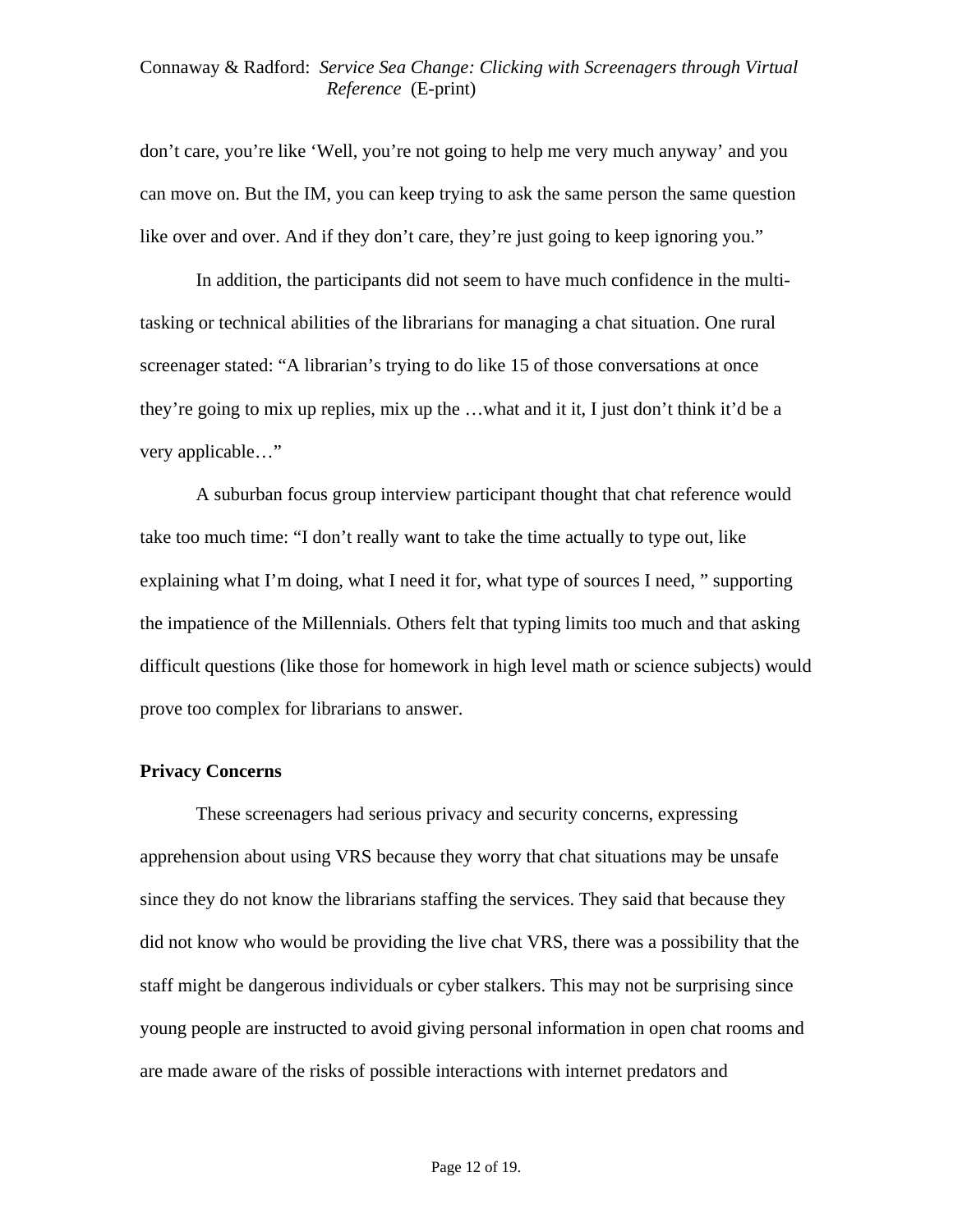pedophiles. One urban teen said; "I don't usually like to talk to like people I don't know on the internet." A rural participant said: "I'm not going to go get tutored on the Internet by somebody who I personally don't know who might be some psycho serial killer out there when I could get personal help from my home and people in my community."

## **Factors Influencing Future Use**

 When pressed on the question of what would encourage the screenagers to use VRS, some said they might try it if it was recommended by the librarians, teachers, or friends they trusted. One rural student said they would try VRS only in desperation: "I don't think [I would use VRS] because I like going to people I know. I would probably try it as a last desperate resort…I'd feel a little creeped out talking to some random person about it but okay, I'd give it a shot." Participants felt that they also might give it a try if there was better marketing and publicity by librarians so that they would be reassured that the librarians want them to use the service. Others felt that VRS would be an option if they could choose a trusted librarian or one who would want to develop a positive interpersonal relationship with them.

# **Conclusion and Implications for Academic Libraries**

 Urban youth in focus group interviews had similar responses to the rural and suburban groups to almost all questions on their communication choices with the exception of a delayed adoption of chat instant messaging.<sup>21</sup> Many of the teens had traditional and stereotypical views of libraries and librarians which influence their decision-making process for choosing VRS. They worry about chat conversations with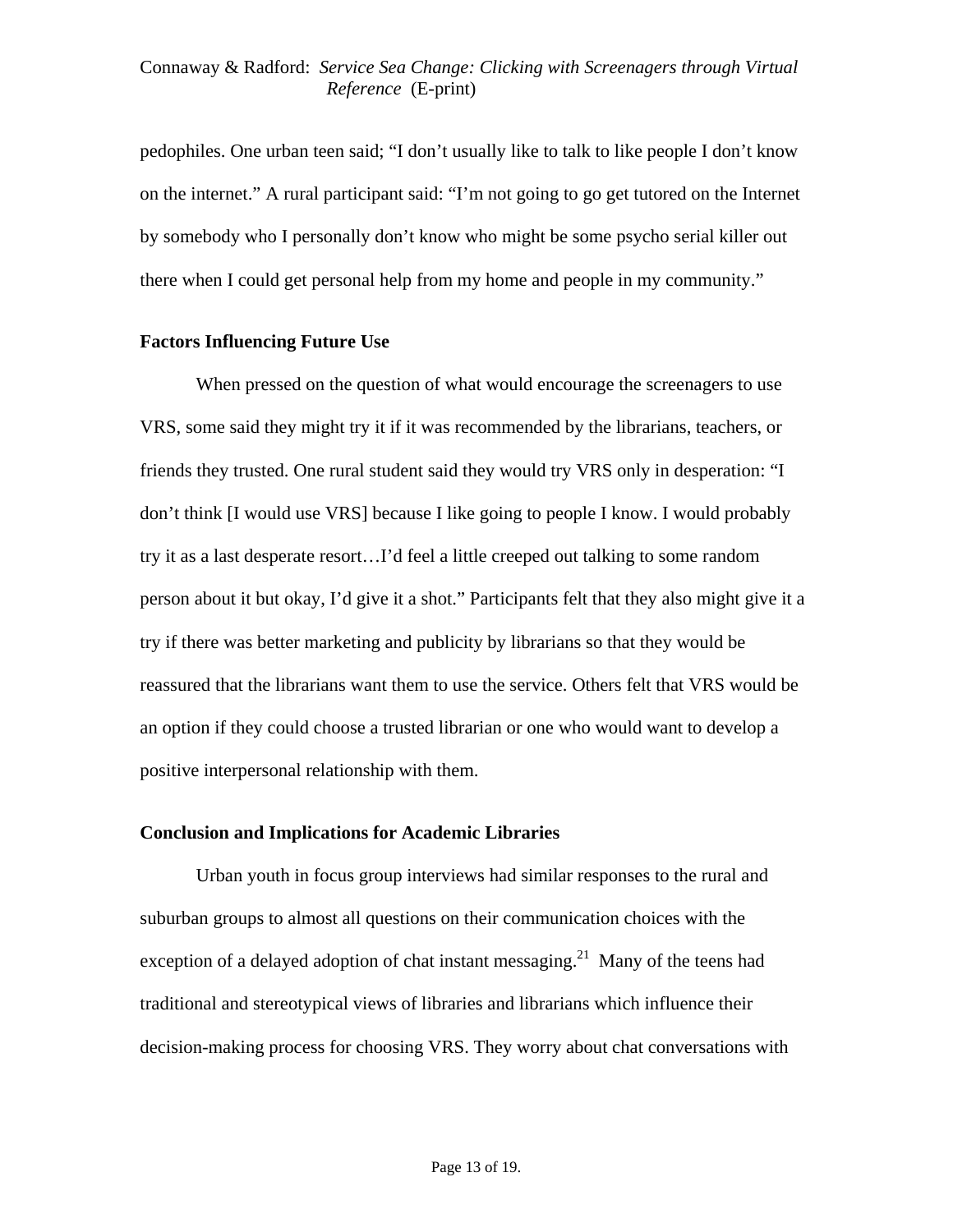strangers since they have been told to avoid potentially dangerous situations online; therefore, they need to be reassured by trusted adults or friends before they will try VRS.

 Valenza notes that a blend of FtF and electronic services may be best: "For today's learners, libraries can be exciting hybrid experiences of face-to-face lessons learned, reinforced with effective online supports".<sup>22</sup> According to Hallam and Partridge, to effectively meet the needs of Millennial youth, library educators must teach librarians to develop a range of services that is customizable and flexible, incorporates regular feedback, provides trusted guidance, includes the opportunity for social and interactive learning, is visual and kinesthetic, and includes communication that is real, raw, relevant and relational. $^{23}$ 

 Walter and Mediavilla recommend involving teenagers in the development and evaluation of VRS services. "It would be interesting to see what would happen if the designers of such online reference services followed the principles of good young adult library practice and involved the teens as active participants in both the planning and the delivery of the services. At the moment, teens are from Neptune, librarians are from Pluto. Better services would result if they could meet somewhere closer together in  $c<sub>24</sub>$ 

 This research project is an attempt to learn more about screenagers' communication and information-seeking behaviors in order to ensure that virtual and FtF library services are responsive to their needs. One of the first steps that librarians can take is the promotion and marketing of VRS to this non-user group. Screenagers need to be reassured that the VRS librarians are available, qualified, and willing to answer their questions and to assist with their information needs in a convenient and non-threatening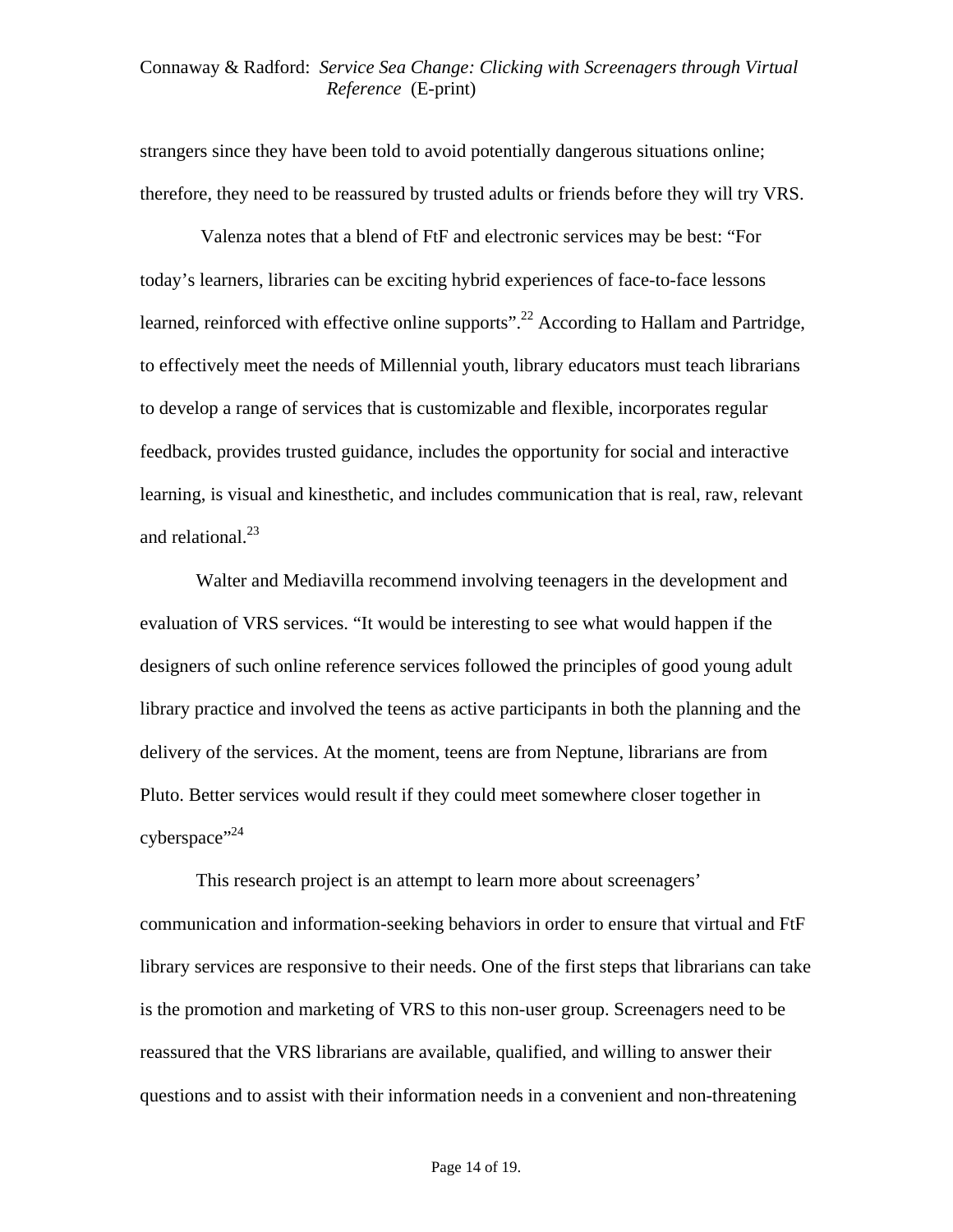environment. Future relevance and sustainability of academic library services may require the integration of Google's ease and convenience of discovery with the library's authoritative sources and bibliographic descriptions.

 There are many implications for these results for academic libraries in addition to results surrounding VRS. Millennials crave a variety of services so chat, IM, phone, email, as well as FtF reference should be offered, if possible. Their preference for independent information seeking must be respected, although library use instruction should be tailored to help them develop sound skills for searching Google (and other search engines) as well as providing strong guidance on when to use proprietary databases. Emphasis could be put on saving their time as a way to engage Millennials who do not like to waste time. In addition, active learning techniques should be liberally employed when giving instruction to Millennials who will quickly tune out of boring or overwhelming lectures (and will start texting friends or surf the web to relieve their boredom). Academic libraries will attract Millennials if many group study rooms are available to accommodate their preference for collaborative learning. Coffee bars with televisions or music playing are also attractive since Millennials merge social networking with studying and engage in collaborative learning in these settings as well and are comfortable with background music or visual displays. As we learn more about this group, academic libraries will have additional information available as to how to best meet their needs and understand their preferences which may seem odd to members of older generations, including the baby boomers.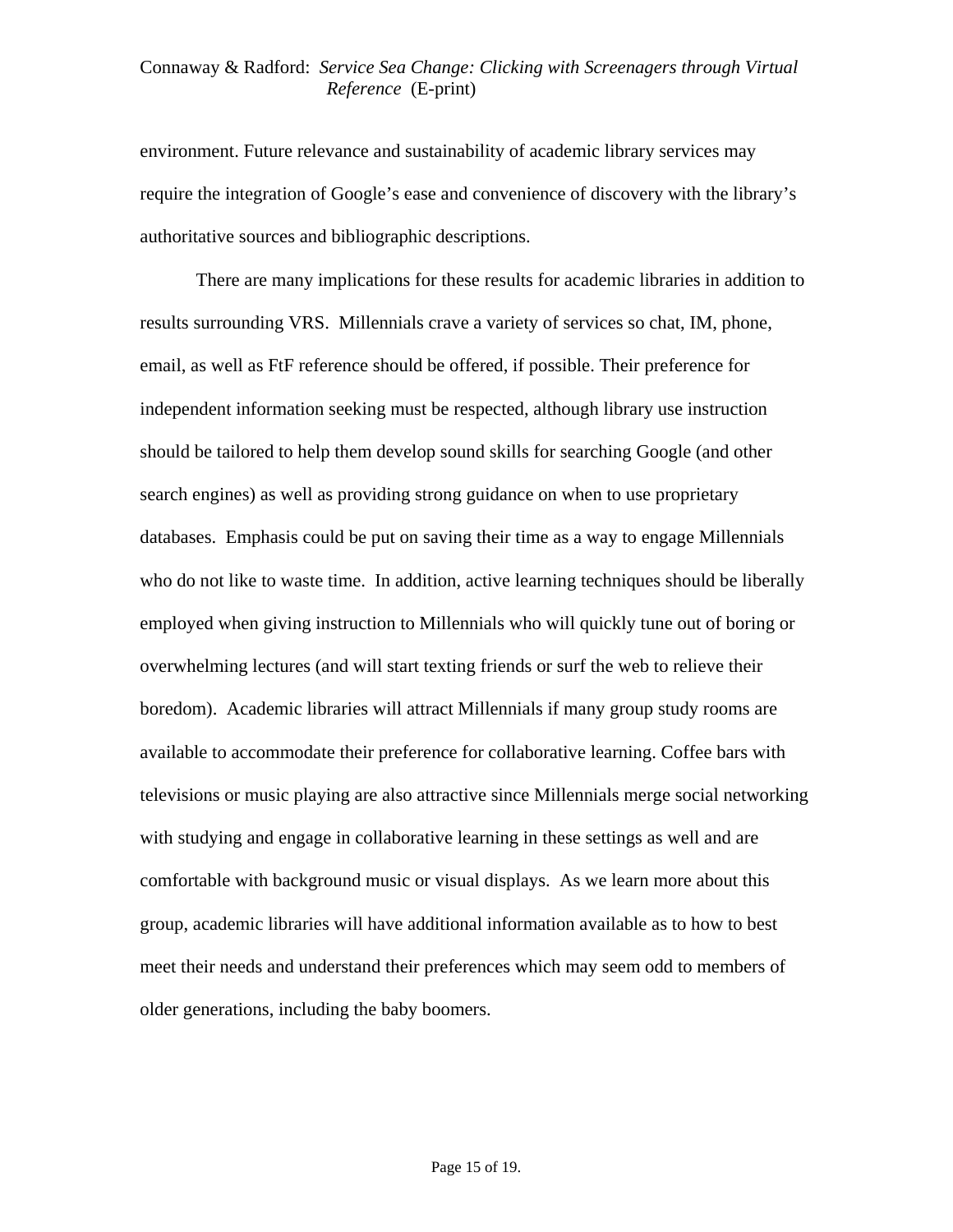# **Future Research**

 These focus group interview findings are preliminary results from Phase I of a four-phase study. Additional data from transcript analysis of a total of 1000 chat sessions, 600 online surveys (200 with each participant group of users, non-users, and librarians), and 300 telephone interviews (100 with each participant group) will be analyzed to create a more complete and generalizable portrait of why screenagers choose to use or not to use VRS and how they prefer to get their information. After all data are analyzed, recommendations for the future development of virtual reference systems and services will be identified and disseminated.

## **Notes**

1. Richard Sweeney, "Millennial Behaviors and Demographics," (December 22, 2006), http://www.library.njit.edu/staff-folders/sweeney/Millennials/Millennial-Behaviors-August-14-2006.doc (accessed January 10, 2007); Gillian Hallam and Helen Partridge, "Evidence Based Library and Information Practice: Whose Responsibility is it Anyway?" *Evidence Based Library and Information Practice 2006* 1, no. 3 (2006),

<http://ejournals.library.ualberta.ca/index.php/EBLIP/article/view/107/145> (accessed January 10, 2007).

2. Sweeney, "Millennial Behaviors and Demographics"; Diana G. Oblinger and James L. Oblinger, eds., *Educating the Net Generation* (Educause, 2005), [http://www.educause.edu/content.asp?PAGE\\_ID=5989&bhcp=1](http://www.educause.edu/content.asp?PAGE_ID=5989&bhcp=1) (accessed January 10, 2007); Diana G. Oblinger and James L. Oblinger, "Is it Age or IT: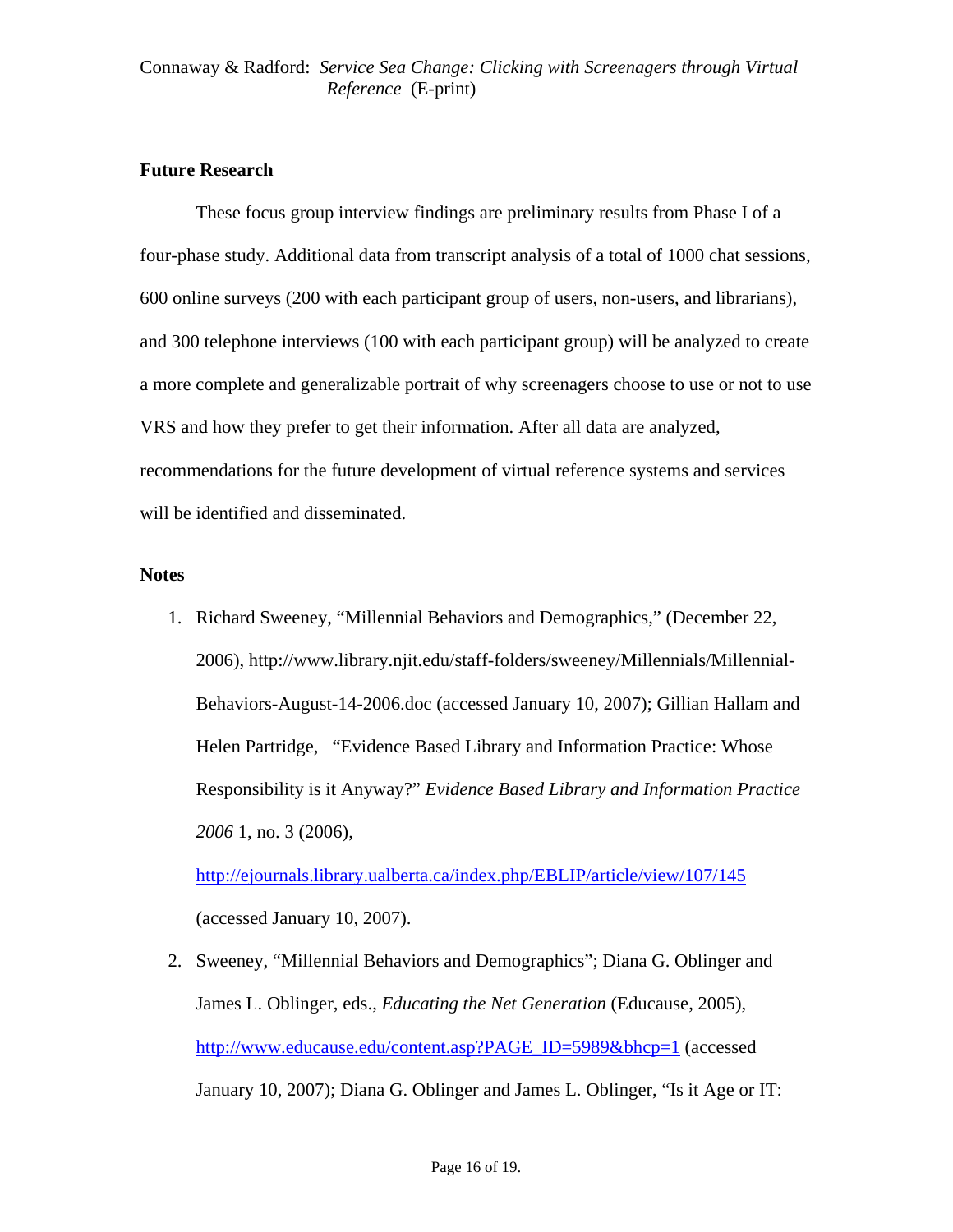First Steps Toward Understanding the Net Generation," *CSLA Journal* 29, no. 2 (Spring 2006): 8-16; Hallam and Partridge, "Evidence Based Library."

- 3. Sweeney, "Millennial Behaviors and Demographics," 2.
- 4. Chandra Prabha, Lynn Silipigni Connaway, Larry Olszewski and Lillie Jenkins, "What is Enough? Satisficing Information Needs," *Journal of Documentation*, special issue on human information behavior (forthcoming); Sweeney, "Millennial Behaviors and Demographics."
- 5. Sweeney, "Millennial Behaviors and Demographics," 2-5.
- 6. Douglas Rushkoff, *Playing the Future: What We Can Learn from Digital Kids* (New York: Harper Collins, 1996).
- 7. Lynn Silipigni Connaway and Chandra Prabha, "Identifying Serials User's Needs: Preliminary Analysis of Focus Group and Semi-structured Interviews at Colleges and Universities," *Serials Librarian* (forthcoming); Prabha, Connaway, Olszewski and Jenkins, "What is Enough?"; Denise E. Agosto and Sandra Hughes-Hassell, "People, Places, and Questions: An Investigation of the Everyday Life Information-seeking Behaviors of Urban Young Adults," *Library and Information Science Research* 27 (2005): 141-163.
- 8. Marie L. Radford and Lynn Silipigni Connaway, "Seeking Synchronicity: Evaluating Virtual Reference Services from User, Non-User, and Librarian Perspectives" (Proposal for a research project, submitted February 1, 2005, to the National Leadership Grants for Libraries program of the Institute of Museum and Library Services (IMLS)), (2005),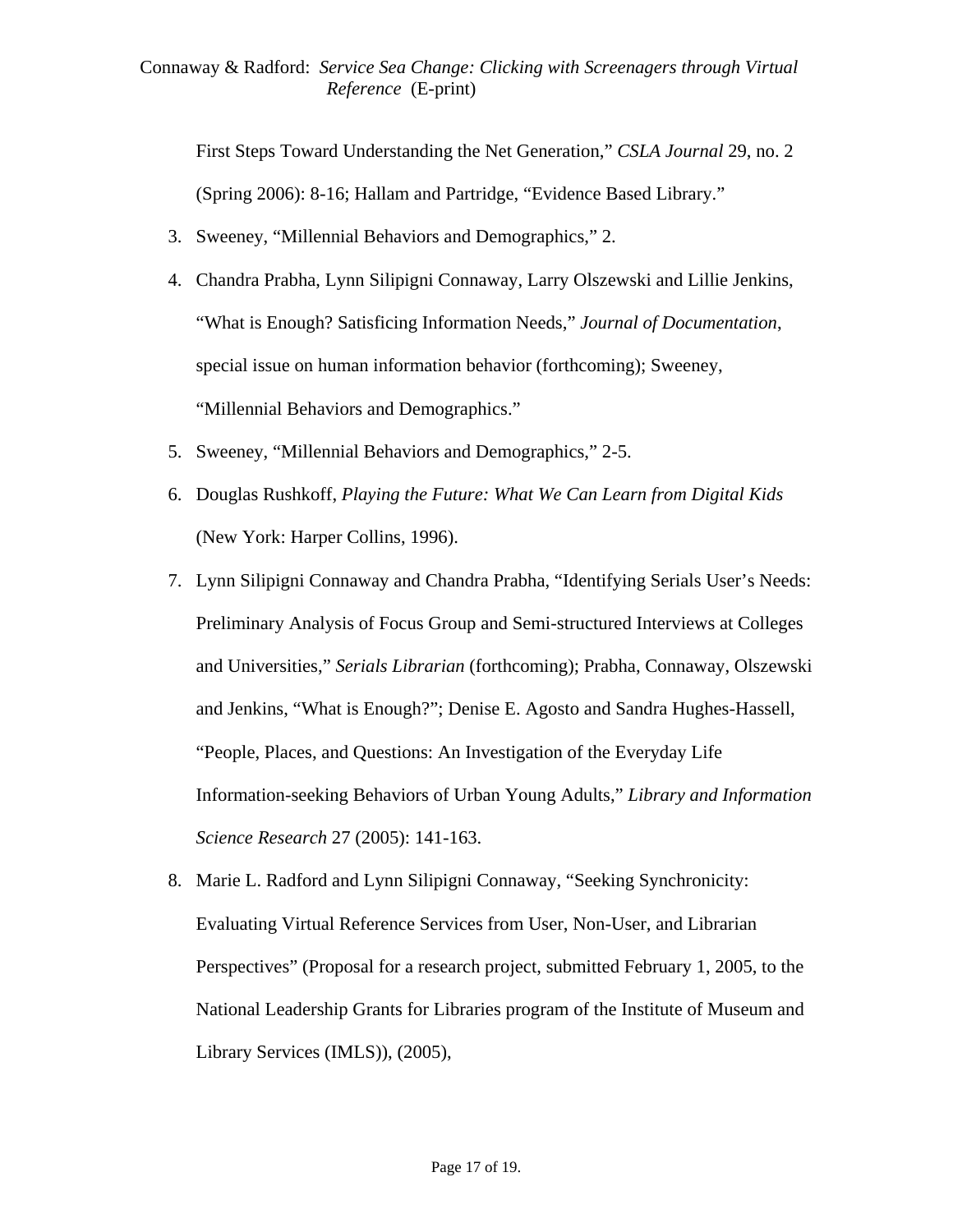<http://www.oclc.org/research/projects/synchronicity/proposal.pdf>(accessed January 10, 2007).

- 9. Ronald R. Powell and Lynn Silipigni Connaway, *Basic Research Methods for Librarians*, 4th ed. (Westport, CT: Libraries Unlimited, 2004); Lynn Silipigni Connaway, "Focus Group Interviews: A Data Collection Methodology for Decision Making," *Library Administration and Management* 10, no. 4 (fall 1996): 231-239.
- 10. Powell and Connaway, *Basic Research Methods*.
- 11. Percentages are rounded to the nearest whole number for demographic data.
- 12. Connaway and Prabha, "Identifying Serials User's Needs"; Prabha, Connaway, Olszewski and Jenkins, "What is Enough?"; Agosto and Hughes-Hassell, "People, Places, and Questions"; Denise E. Agosto and Sandra Huges-Hassell, "Toward a Model of the Everyday Life Information Needs of Urban Teenagers, Part 1: Theoretical Model," *Journal of the American Society for Information Science and Technology* 57, no. 10 (2006): 1394-1403.
- 13. See also John Schacter, Gregory K. W. K. Chung and Aimee Dorr, "Children's Internet Searching on Complex Problems: Performance and Process Analyses," *Journal of the American Society for Information Science* 49, no. 9 (July 1998): 840-849, who had a similar finding with middle school children.
- 14. Joyce Kasman Valenza, "They Might be Gurus," *Teacher Librarian* 34, no.1 (2006): 18-26 at 19.
- 15. Prabha, Connaway, Olszewski and Jenkins, "What is Enough?; Valenza, "They Might be Gurus."